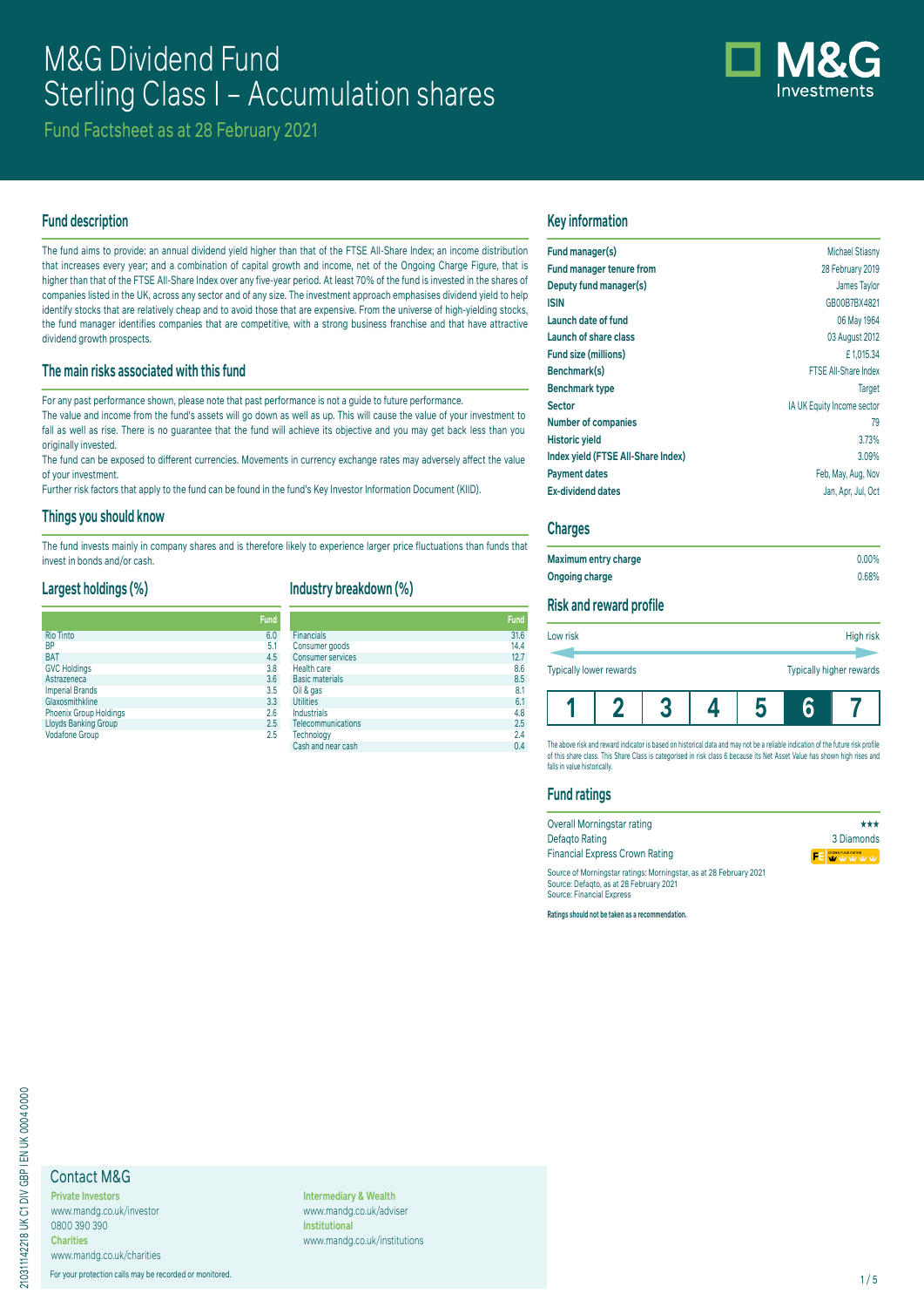# **Fund codes and charges**

|                       |              |                   |                 |                     |            |                | <b>Minimum</b> | <b>Minimum</b> |
|-----------------------|--------------|-------------------|-----------------|---------------------|------------|----------------|----------------|----------------|
|                       |              |                   |                 | 'Share class launch | Ongoing    |                | <i>initial</i> | top up         |
| <b>Share class</b>    | <b>ISIN</b>  | <b>Bloomberg</b>  | <b>Currency</b> | date                | charge     | Historic yield | investment     | investment     |
| <b>Sterling A Acc</b> | GB0031286197 | <b>MGSDVDALN</b>  | <b>GBP</b>      | 06/05/1964          | 1.08%*     | 3.27%          | £500           | £100           |
| Sterling A Inc        | GB0031286080 | <b>MGSDVDILN</b>  | <b>GBP</b>      | 06/05/1964          | 1.08%*     | 4.57%          | £500           | £100           |
| Sterling   Acc        | GB00B7BX4821 | <b>MGDVSIA LN</b> | <b>GBP</b>      | 03/08/2012          | $0.68\%$ * | 3.73%          | £500,000       | £10,000        |
| Sterling I Inc        | GB00B6T64N15 | <b>MGDVSII LN</b> | <b>GBP</b>      | 03/08/2012          | $0.68\%$ * | 4.55%          | £500,000       | £10,000        |
| <b>Sterling R Acc</b> | GB00B6Z2JG16 | <b>MGDVSRALN</b>  | <b>GBP</b>      | 03/08/2012          | $0.93\%$ * | 3.50%          | £500           | £100           |
| Sterling R Inc        | GB00B72RGV03 | <b>MGDVSRILN</b>  | <b>GBP</b>      | 03/08/2012          | $0.93\%$ * | 4.56%          | £500           | £100           |
| Sterling X Acc        | GB0031958514 | <b>MGDVDXALN</b>  | <b>GBP</b>      | 01/10/2002          | 1.08%*     | 3.27%          | £500           | £100           |
| Sterling X Inc        | GB0031958407 | <b>MGDVDXILN</b>  | <b>GBP</b>      | 01/10/2002          | 1.08%*     | 4.58%          | £500           | £100           |

Any organism and the man and the manual manual manual manual manual manual manual manual manual manual manual manual manual manual manual manual manual manual manual manual manual manual manual manual manual manual manual fund and share class. Please see the important information for Investors document and the relevant Key Investor Information Document for more information on the risks associated with this fund and which share classes are a

## **Single year performance (5 years)**

| From                             | 01/03/20 | 01/03/19 | 01/03/18 | 01/03/17 | 01/03/16 |
|----------------------------------|----------|----------|----------|----------|----------|
| To                               | 28/02/21 | 29/02/20 | 28/02/19 | 28/02/18 | 28/02/17 |
| Sterling   Accumulation          | 3.8%     | $-2.5\%$ | $-0.1%$  | $-1.4\%$ | 15.9%    |
| <b>THE FTSE All-Share Index</b>  | 3.5%     | $-1.4%$  | 1.7%     | 4.4%     | 22.8%    |
| Annual performance 2020 : -10.8% |          |          |          |          |          |

## **Performance over 5 years**



#### **Past performance is not a guide to future performance.**

rerrormance comparison: The benchmark is a target which the thing season outperform. The index has been chosen as the bind starget benchmark as it best renects the scope of the time s investment<br>policy. The benchmark is us constituents.

**Source: Morningstar, Inc and M&G, as at 28 February 2021.** Returns are calculated on a price to price basis with income reinvested. Benchmark returns stated in GBP terms.

Performance charts © 2021 Morningstar Inc., All Rights Reserved. The information contained within: (1) is proprietary to Morningstar and/or its content providers; (2) may not be copied or distributed; and (3) is not warranted to be accurate, complete or timely. Neither Morningstar nor its content providers are responsible for any damages or losses arising from any use of this information.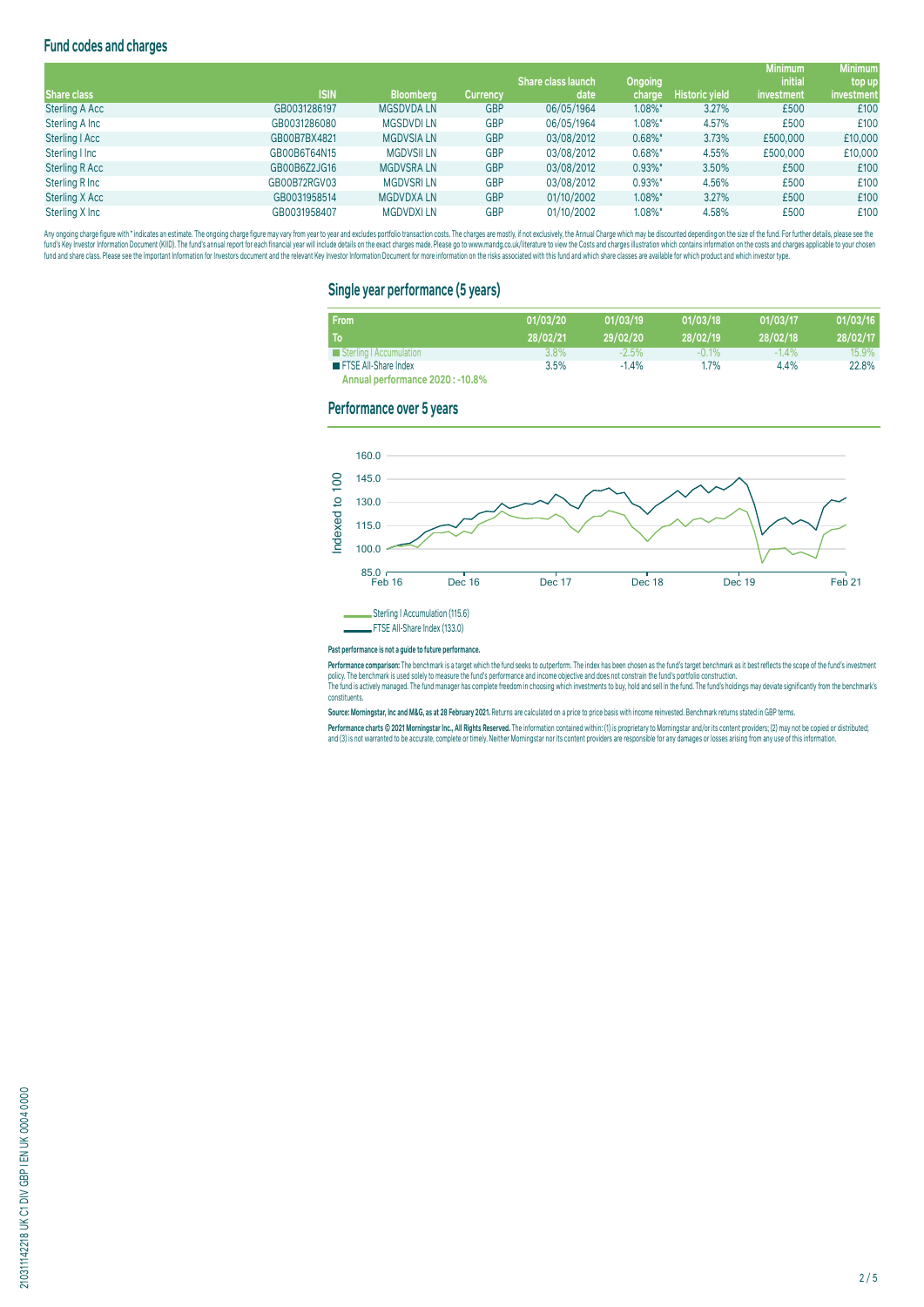### **ESG Integrated funds**



Funds that integrate financially material ESG data into the risk management and decision-making process, as well as our company-wide exclusions (cluster munitions and antipersonnel mines). Some strategies may have some additional ESG exclusions.

# **Approach to responsible investment**

|                                              | Yes | <b>No</b> | N/A |
|----------------------------------------------|-----|-----------|-----|
| <b>ESG integration</b>                       |     |           |     |
| <b>Additional ESG specifications</b>         |     |           |     |
| <b>Exclusions</b>                            |     |           |     |
| Cluster munitions & anti personnel landmines |     |           |     |
| Other exclusions or restrictions             |     |           |     |
| <b>Voting</b>                                |     |           |     |
| Engagement                                   |     |           |     |

Please see glossary for further explanation of these terms.

# **ESG Standard Glossary**

#### **Additional ESG specifications:** In the context of M&G, these are funds managed with an explicit ESG objective, outcome or in accordance with specific ESG criteria, and will have a number of minimum exclusions in place.

**Engagement:** Interaction with company management on various financial and non-financial, including ESG, issues. Engagement allows investors to better understand how a company is undertaking its operations and how it is interacting with its stakeholders, as well as advising on and influencing company behaviour and disclosures where appropriate.

**ESG integration:** Describes the explicit and systematic inclusion of Environmental, Social and Governance factors in investment analysis and investment decisions. It underpins a responsible investment approach, and allows investors to

better manage risk and generate sustainable, long-term returns.

**Exclusions:** The exclusion or restriction of investments based on the sector in which they operate, the products or services they provide or for other specific criteria, i.e. they are deemed to be in breach of the United Nations Global Compact principles on human rights, labour the environment and anti-corruption.

**Voting:** As the partial owners of a company, shareholders have the right to vote on resolutions put forward at a company's annual general meeting. These resolutions include the re-election of directors, executive remuneration and business strategy, among others, and may include resolutions put forward by shareholders.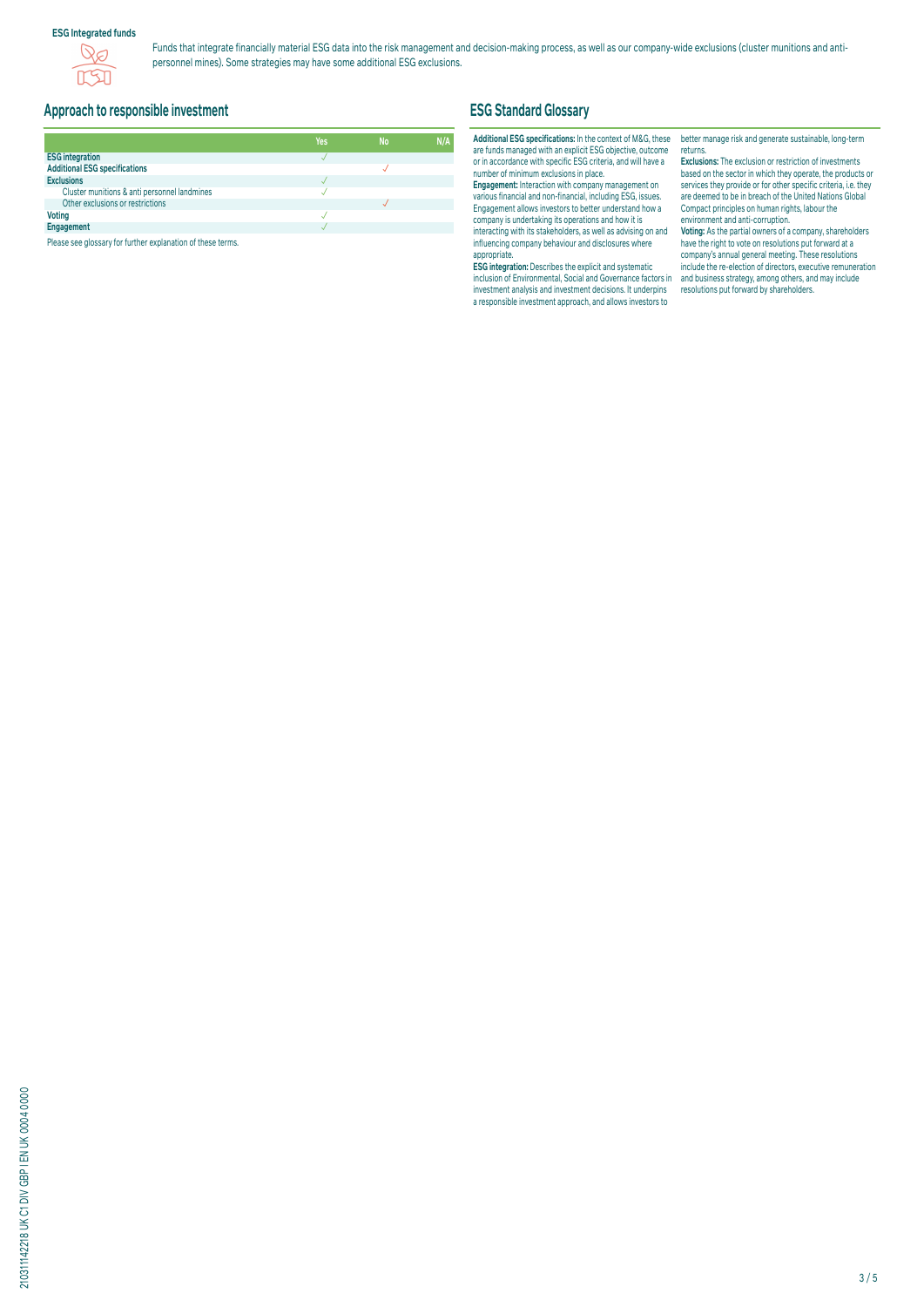The M&G Dividend Fund is a sub-fund of M&G Investment Funds (3).

The Morningstar Overall Rating based on the fund's Sterling Class I shares. Copyright © 2021 Morningstar UK Limited. All Rights Reserved. Ratings should not be taken as recommendation.

This financial promotion is issued by M&G Securities Limited which is authorised and regulated by the Financial Conduct Authority in the UK and provides ISAS and other investment products. The company's registered office i